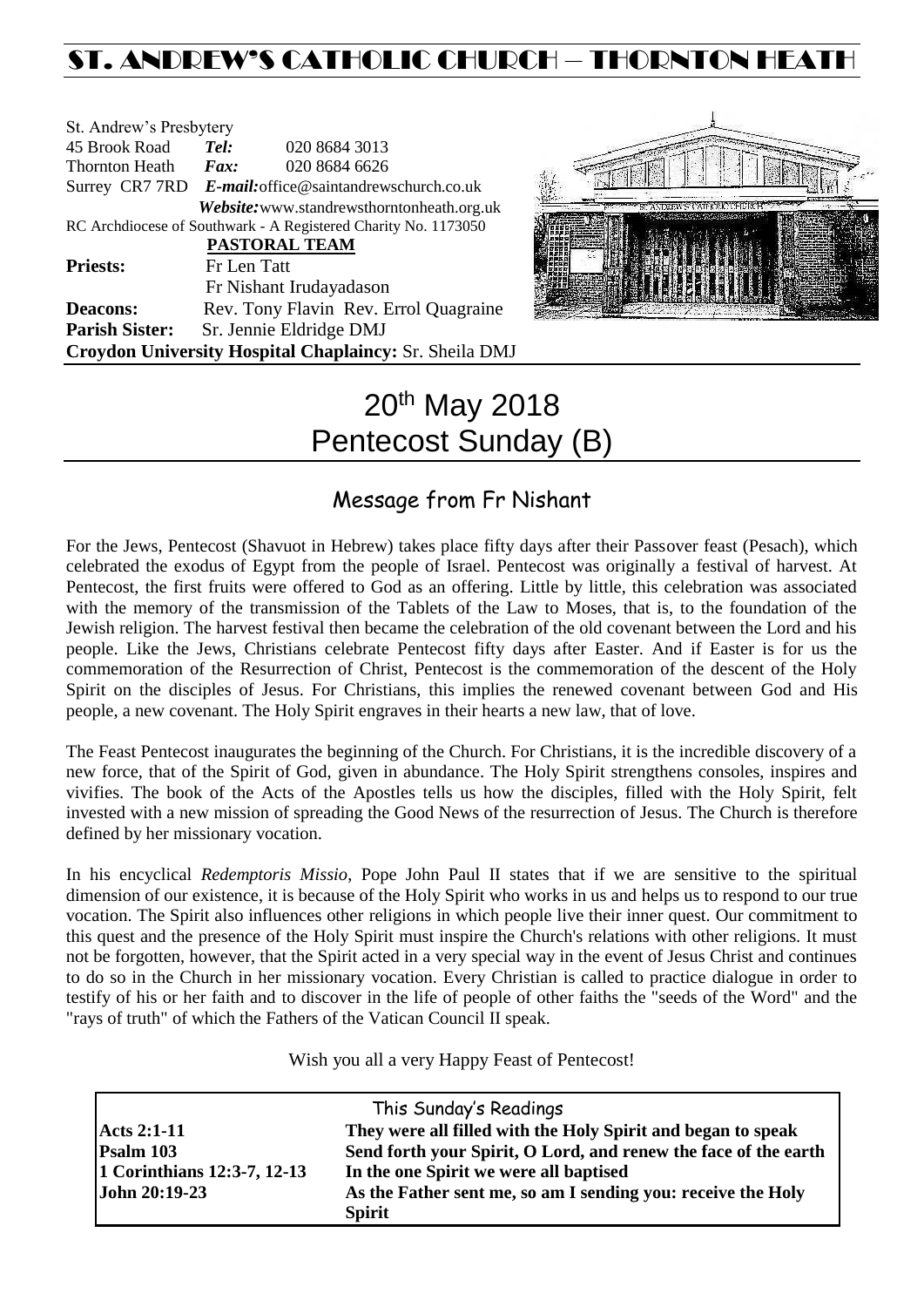# Diary for the Week

| Sunday 20 <sup>th</sup> May   |                    | 6.00pm (Saturday) First Mass of Sunday | Ritchie Family (Intention)        |
|-------------------------------|--------------------|----------------------------------------|-----------------------------------|
| Pentecost Sunday              |                    |                                        |                                   |
| (B)                           | 9.30am             | Mass                                   | Pat Carney                        |
|                               | 11.30am            | Mass                                   | Parishioners                      |
|                               | 4.00pm             | <b>Confirmation Session</b>            |                                   |
|                               | 5.00pm             | <b>Rosary</b>                          |                                   |
|                               | $5.15 - 5.45$ pm   | <b>Exposition and Benediction</b>      |                                   |
|                               | 6.00 <sub>pm</sub> | Mass                                   | <b>Holy Souls</b>                 |
| Monday 21 <sup>st</sup> May   | 7.30am             | <b>Mass</b>                            | Gloria Ditan Villamor RIP (Anniv) |
| St Christopher of             | 10.00am            | Mass                                   | Joseph Kwame Baffoe RIP (Anniv)   |
| <b>Magallanes</b>             | $5.45 - 7.15$ pm   | <b>Beavers (hall)</b>                  |                                   |
| $Jm 3:13-18$                  | $7.00 - 8.00$ pm   | <b>Parish Surgery</b>                  |                                   |
| Mk 9:14-29                    | $7.30 - 9.00$ pm   | Scouts (hall)                          |                                   |
|                               | 8.00pm             | <b>PPC</b>                             |                                   |
| Tuesday $22^{nd}$ May         | 7.30am             | Mass                                   | Timothy Andradi RIP               |
| Saint Rita of Cascia          | 10.00am            | Mass                                   | Kwame Toanlin                     |
| $Jm 4:1-10$                   | <b>6.30pm</b>      | R.C.I.C.                               |                                   |
| Mk 9:30-37                    |                    |                                        |                                   |
| Wednesday 23rd May            | 7.30am             | Mass                                   | Kathleen Erskine RIP              |
| Feria                         | 10.00am            | Mass                                   | Nurse John RIP                    |
| $Jm 4:13-17$                  | 2.00 <sub>pm</sub> | <b>Active Retirement Group</b>         |                                   |
| Mk 9:38-40                    | 6.00pm             | <b>Lectio Divina Group (hall)</b>      |                                   |
|                               | 7.30pm             | <b>Legion of Mary (hall)</b>           |                                   |
| Thursday 24 <sup>th</sup> May | 7.30am             | Mass                                   | <b>Holy Souls</b>                 |
| Feria                         | 10.00am            | Mass                                   | <b>Holy Souls</b>                 |
| $Jm 5:1-6$                    | $7.00 - 8.30$ pm   | <b>Cubs (St James the Great)</b>       |                                   |
| Mk 9:41-50                    |                    |                                        |                                   |
| Friday $25^{th}$ May          | 7.30am             | Mass                                   | Friends of Suffering Souls        |
| St Bede the Venerable         | 10.00am            | Mass                                   | Diago Paes RIP                    |
| $Jm 5:9-12$                   |                    |                                        |                                   |
| Mk 10:1-12                    |                    |                                        |                                   |
| Saturday 26 <sup>th</sup> May | 9.30am             | Mass                                   | <b>Holy Souls</b>                 |
| St Philip Neri                | $10.00 - 10.30$ am | <b>Confessions</b>                     |                                   |
| $Jm 5:13-20$                  | $5.00 - 5.30$ pm   | <b>Confessions</b>                     |                                   |
| Mk 10:13-16                   | 6.00 <sub>pm</sub> | <b>First Mass of Sunday</b>            | Eileen Foran                      |
| Sunday 27 <sup>th</sup> May   | 9.30am             | Mass (RCIC First Holy Comm)            | Parishioners                      |
| The Most Holy Trinity         | 11.30am            | <b>Mass</b>                            | James Conroy RIP                  |
| (B)                           | 4.00pm             | <b>Confirmation Session</b>            |                                   |
|                               | 5.00pm             | <b>Rosary</b>                          |                                   |
|                               | $5.15 - 5.45$ pm   | <b>Exposition and Benediction</b>      | "Frank"                           |
|                               | 6.00 <sub>pm</sub> | Mass                                   |                                   |
|                               | $7.00 - 9.00$ pm   | <b>Charismatic Prayer Group</b>        |                                   |

# Money Matters

|               | <b><i>MONEY MATTERS</i></b>                            |                                                                            |
|---------------|--------------------------------------------------------|----------------------------------------------------------------------------|
|               | <b>Collection Last Sunday</b>                          | £1,386.32 (£1.38 per person)                                               |
|               | Payment by Standing Order                              | £ 761.00                                                                   |
|               | Total offertory                                        | £ 2,147.32                                                                 |
|               | <b>Collection for World Communications</b>             | £ $841.76$                                                                 |
|               | Second collection for Parish Building Maintenance Fund |                                                                            |
|               | Thank you for your generosity                          |                                                                            |
| $\sim$ $\sim$ |                                                        | $\overline{a}$ $\overline{a}$ $\overline{a}$ $\overline{a}$ $\overline{a}$ |

Altar Servers<br>
This week Team 1 This week St Jude's G



This week St Jude's Group Next week Team 2 Next week Judie's Crew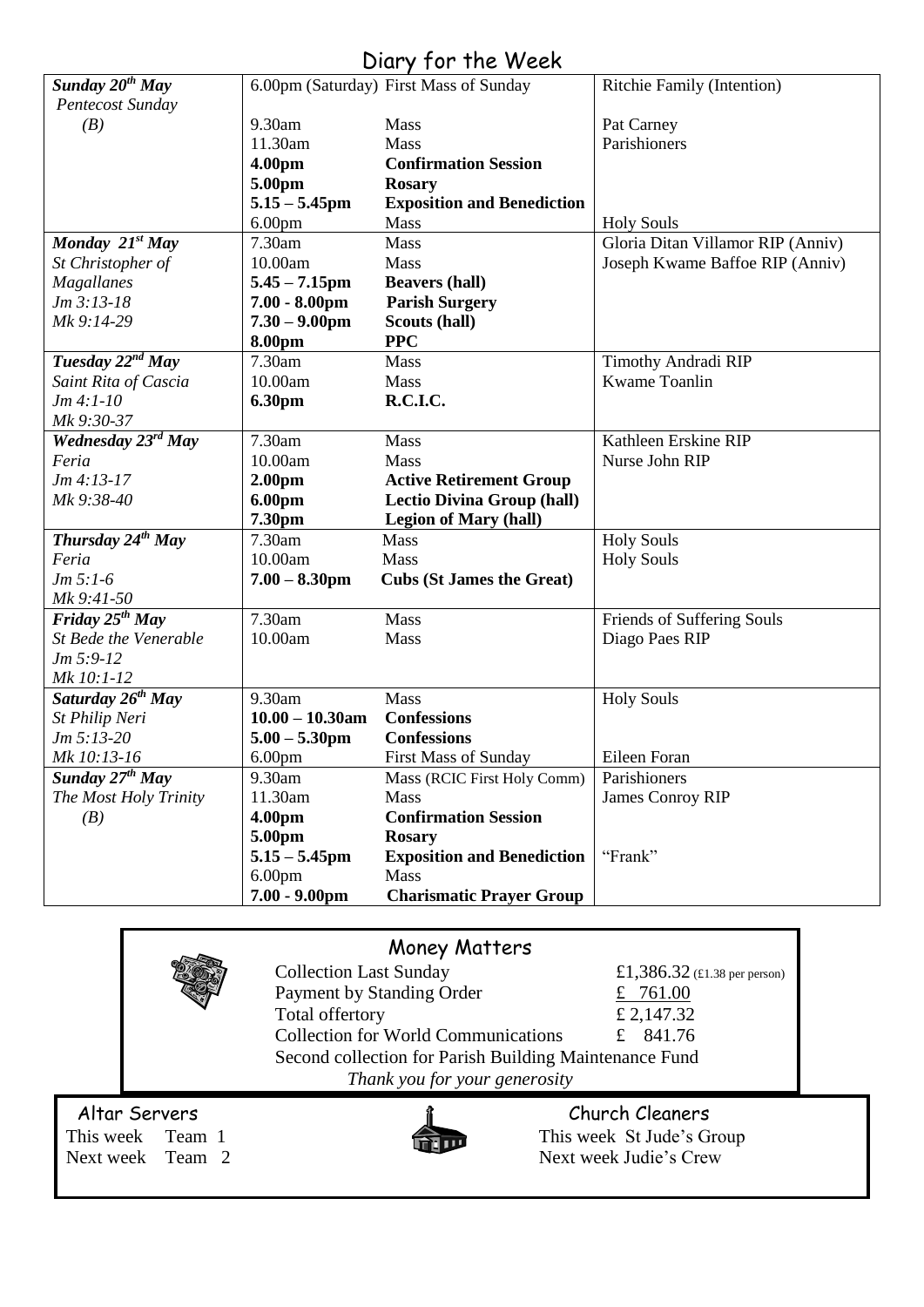# St. Andrew's Parish Notices

#### **COFFEE/CAKE SALE: THIS WEEKEND WITH OUR CONFIRMATION CANDIDATES**

Please come along to support our Confirmation candidates this Sunday morning in the hall after the 9.30am Mass for tea and coffee and lots of cake. As part of their Confirmation journey our candidates are raising funds for Croydon University Hospital Neonatal Unit (the hospital's specialised Neonatal Unit provides emergency care for newborn and premature babies) and CAYSH (a Croydon based charity delivering accommodation, advice and support services for young people facing homelessness). All are most welcome.

#### **SECOND COLLECTION THIS WEEKEND**

The second collection this weekend is for the Parish Building Maintenance Fund. We are trying to raise money to have the exterior of the Priest house and the interior of the Church painted. This much needed work will help to protect the properties from damage and make them look cared for and loved which will help us give glory to God in our properties. We will need to have a few more collections over the coming months so thank you for your support.

#### **CALLING ALL MARRIED COUPLES**

You are invited to join us on Sunday 27<sup>th</sup> May at the 9.30am Mass where we will be asking all married couples to re-dedicate themselves to their marriage by re-taking their marriage vows. Afterwards we can meet in the hall to celebrate with a cup of tea!

#### **THE RITE OF CHRISTIAN INITIATION FOR CHILDREN (R.C.I.C.)**

On Sunday  $27<sup>th</sup>$  May at the 9.30am Mass, ten of our older children will be making their First Holy Communion, please keep them and their families in your prayers.

#### **CHURCH KEY REGISTER**

We have been asked by our insurance company to ensure that we have an up-to-date register of everyone who hold Church keys. It is important that we comply with this request for insurance purposes. Please can we ask that everyone who has Church keys to let us know as you will have to come in to sign your details in our register.

#### **COMMISSIONING OF ALTAR SERVERS**

Last weekend we enrolled our Altar Servers at all Masses but in case you did not get the opportunity to enrol, there will be another opportunity for you to do so on Sunday 10<sup>th</sup> June at the 9.30am Mass.

# **SOCIAL COMMITTEE: ITALIAN NIGHT – SATURDAY 14TH JULY**

The Social Committee will be having an Italian night in the Church hall on Saturday 14<sup>th</sup> July from 7.30-10.30pm. There will be a glass of prosecco on arrival followed by a 3 course meal, dancing, a raffle and a licenced bar. Tickets are £12 each for adults and £6 for children and they will be on sale after all Masses from  $2<sup>nd</sup>$  June.

#### **SAFEGUARDING**

Please can we remind parents/guardians to keep your children with you at all times. It is your responsibility to look after your children in Church and keep them seated with you and to not let them wander around on their own. If your children need to go to the toilet, please ensure that an adult accompanies them. Please remember that the Church attracts all sorts of people and we cannot presume that we are always in a safe environment.

#### **SECOND COLLECTION NEXT WEEK**

The second collection next week is for the Comboni Missionaries Appeal.